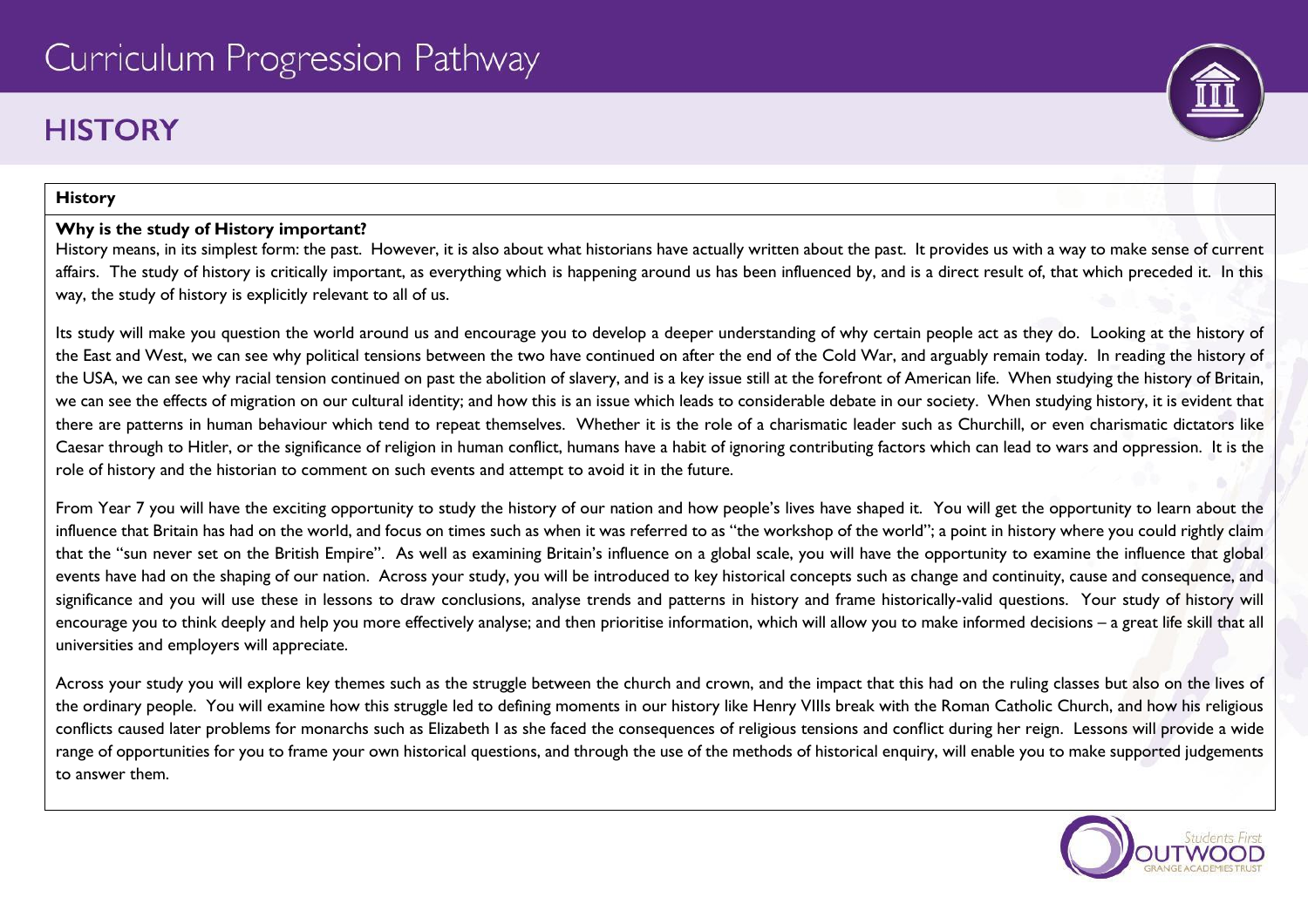History is a subject which contains the best debates and the best arguments; you will examine key historical debates such as: Was Dunkirk a triumph or disaster for the British military? Was Winston Churchill a British hero or a war criminal? Was the British Empire a positive influence on the world? Was King John really all that bad? And, was the First World War a total disaster in which millions of innocent people were led to their slaughter, or a just war that put an end to the imperialist ambitions of an autocrat and an attempt to stand up for the rights and freedoms of the people of Europe? Seems challenging - you are going to love it! History will expand your mind!

#### **What students will know and understand from their study**

You are a citizen in this world and you need to know about the various consequences of the decisions taken by the people of the past, to provide you with a broad cultural awareness. It will teach you to…

- **Analyse issues and events**
- **Express your ideas both orally and in written form**
- **Put forward ideas and arguments in a concise manner**
- **Gather, investigate and assess materials**
- **Base conclusions on research and generate further ideas**
- **Organise material in a logical and coherent way**
- **Be independent**
- **Pose questions and seek answers – A love of enquiry!**

#### **What will you know and understand from your study of history?**

- You will understand people and societies. The study of history allows us to investigate how people and societies behave. Information from the past must serve to explain why we, as people, behave as we do in society. Students need to develop some sense of how societies function, simply to run their own lives
- You will understand modern events and current issues. The past causes the present and so the future. Anytime we try to find out why something happened we have to look for factors that took shape earlier
- Studying history will test your own moral sense. People throughout history have been in situations and difficult circumstances whereby they have had to make hard choices. For example, was Neville Chamberlain right in appeasing Hitler in the 1930s or did he in fact make the Second World War an inevitability? Was Churchill right to sink the French naval fleet after they surrendered in World War II, despite being Allies only days before?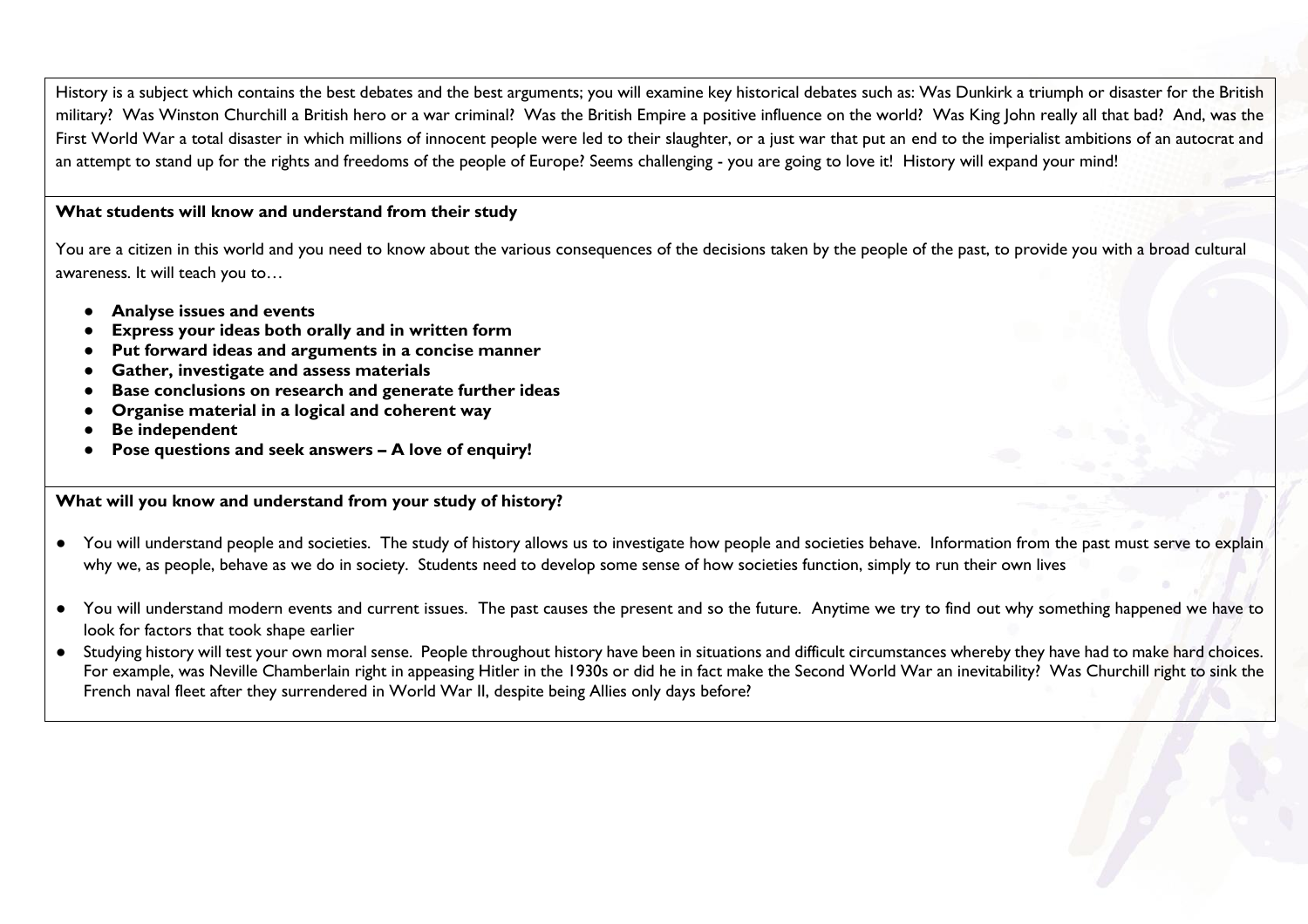### **Wider Subject Curriculum**

The history departments across the Trust offer lots of great opportunities for students to really engage with this fabulous subject. Across Year 7 to 9, students are offered a variety of enrichment programmes and competitions to enthuse them. Across the Trust, there are a range of enrichment opportunities offered, including Horrible Histories Clubs, History at the Movies, and competitions run by the Historical Association, such as the Young Quills award and Historical fiction competitions. In some of our academies, they have launched 'Reading Ration Cards'. Each student will receive a reading ration card, and then they read, watch or visit something/somewhere from a prescribed list.

As part of the KS3 curriculum, we ensure that students are given the opportunity to study the history of their local area, in order for them to examine how national and international events have impacted their local society. Giving students this opportunity allows them to undertake an enquiry that will equip them for the subsequent GCSE level study of the 'historic environment'; but it will also inspire the students with the knowledge that history does not just happen somewhere else – somewhere more important; it also happened in the places where they and their families live and work.

In Years 10 and 11 we encourage students to attend enrichment opportunities to support their GCSE studies. For our GCSE students we have several online platforms to further enhance what is offered within school. Students can use quiz.outwood.com in order to test their recall of the key units they are studying at GCSE. This also provides a gap analysis for students, so they are able to see their areas of weakness, so they focus their revision further.

Across the Trust, historical visits are offered to students. In recent years we have offered trips to: Poland, Berlin, Battlefields of WWI, Ypres, as well as visits to local areas such as Fountains Abbey and Pontefract Castle. These trips are designed to enrich classroom experiences and to inspire a deeper interest in the subject of history. At Outwood Academy Redcar we hope to develop opportunities for our students to learn outside the classroom.

#### **Aims of the National Curriculum:**

- 1. Know and understand the history of these islands as a coherent, chronological narrative, from the earliest times to the present day: how people's lives have shaped this nation and how Britain has influenced and been influenced by the wider world)
- 2. Know and understand significant aspects of the history of the wider world: the nature of ancient civilisations; the expansion and dissolution of empires; characteristic features of past non-European societies; achievements and follies of mankind
- 3. Gain and deploy a historically grounded understanding of abstract terms such as 'empire', 'civilisation', 'parliament' and 'peasantry'
- 4. Understand historical concepts such as continuity and change, cause and consequence, similarity, difference and significance, and use them to make connections, draw contrasts, analyse trends, frame historically-valid questions and create their own structured accounts, including written narratives and analyses
- 5. Understand the methods of historical enquiry, including how evidence is used rigorously to make historical claims, and discern how and why contrasting arguments and interpretations of the past have been constructed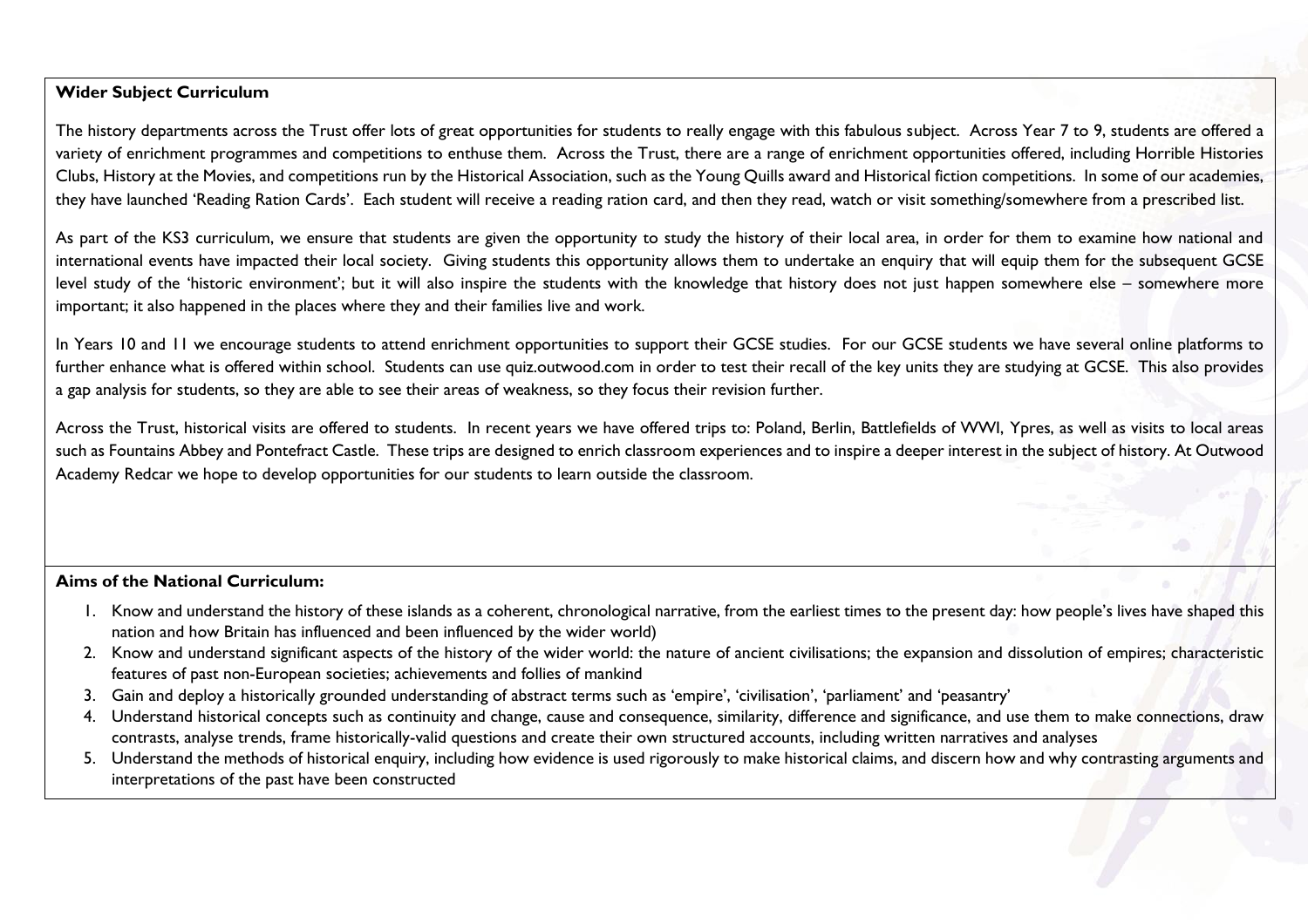6. Gain historical perspective by placing their growing knowledge into different contexts, understanding the connections between local, regional, national and international history; between cultural, economic, military, political, religious and social history; and between short- and long-term timescales.

Our Outwood Programme of Study for KS3 aligns to the National Curriculum Programme of Study for History. As you can see above the Assessment Objectives are meeting the aims of the National Curriculum.

## **KS3 Curriculum Topic Delivery Plan**

Learning history involves the development of both core knowledge (the 'stuff' of history) and familiarity with the 'second-order' or procedural concepts, that shape the way in which the 'stuff' or 'substance' is understood, organised and debated, as well as the ways in which it is actually generated. The following six areas of conceptual understanding are specifically named in the current National Curriculum and (individually or collectively) form the focus of specific assessment objectives at GCSE and A-level. None of them can be taught separately from the substance of history, but effective planning needs to encompass and address them all:

- Cause and consequence
- Change and continuity
- Similarity and difference
- Significance
- **Evidence**
- **Interpretations**

KS3 needs to therefore be seen as an opportunity to build the core knowledge and understanding of the procedural concepts required, in order for our students to excel in history. These years are to be used not to repeat content being delivered at GCSE; but to allow us to build horizontal links to the GCSE topics, embedding within our students the core knowledge required to succeed in the discipline of history.

#### **The importance of delivering a diverse curriculum**

Given the tumultuous events of 2020 and the Black Lives Matter movement, we have a moral duty to reflect on our curriculum provision, and to try and deliver a more inclusive national history.

In *The Imperial Hangover,* Dr Samir Puri examined the mixed legacies of empires for later generations, and argued that Britain is trapped between two irreconcilable sentiments: 'Britain's Grandeur and Guilt of Empire'. He states that 'accommodating diverse and often contradictory perspectives is core to the challenge we face as educators. 'Britain ought to derive pride from its past accomplishments, while simultaneously building an awareness and a humility around its involvement in controversial historical episodes. Achieving both will be tough'.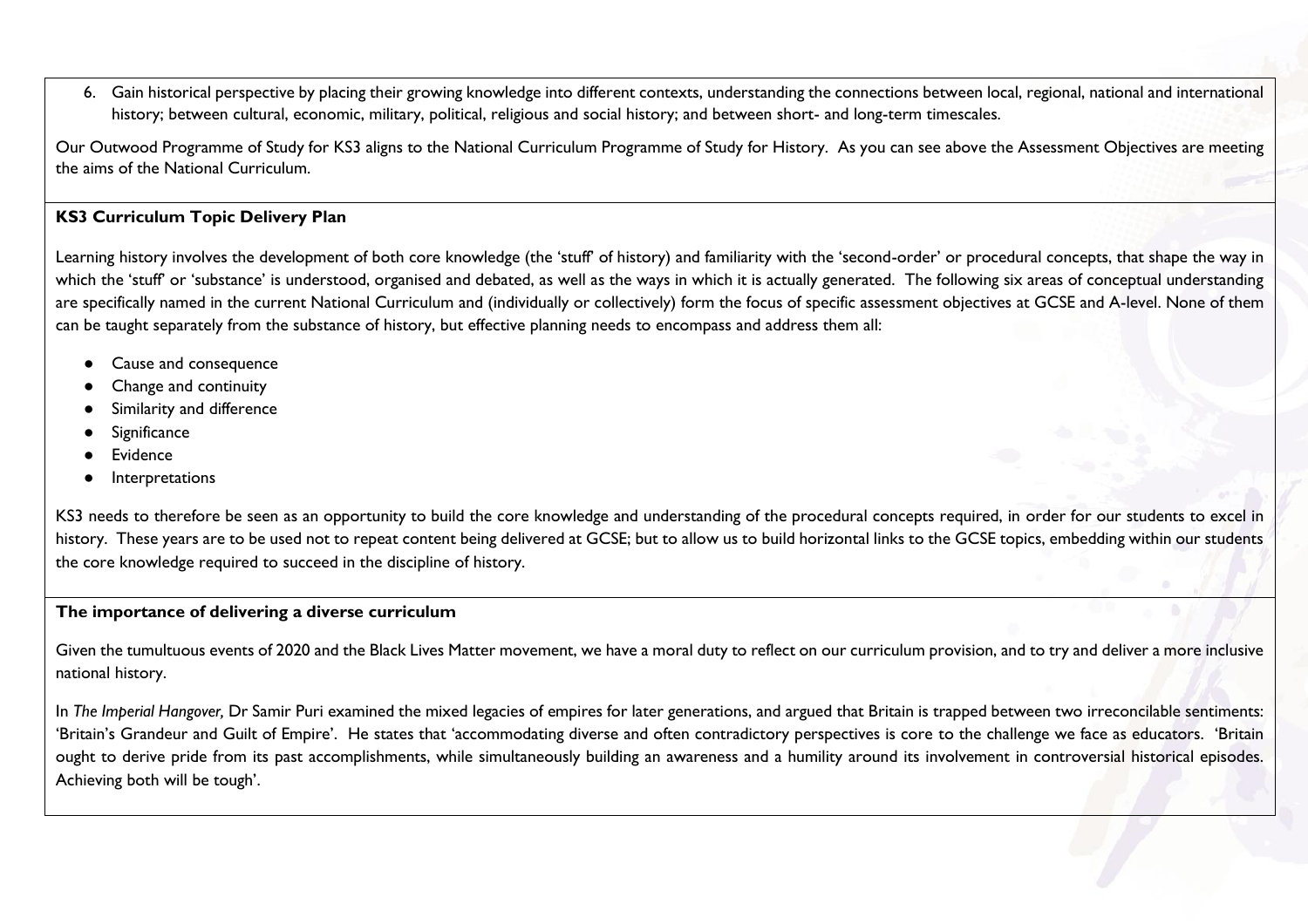In our curriculum we need to ensure that we educate our students about our country and how it came to its current state. To deliver this successfully, our students need an awareness of how Britain came to be a culturally diverse, multi-ethnic nation. Dr Puri argues that it is our responsibility to ensure that our students leave school with an understanding of Britain's historic successes, and how the British Empire contributed to the outcomes of the world wars and to also know why Britain's populace is now multiethnic. We have a duty to allow our students to study the arrival stories of big BAME communities as related to decolonisation. It is therefore important that any planning of our KS3 provision has the origin story of BAME communities as a priority theme.

As part of a diverse curriculum our Key Stage 3 curriculum should also represent the history of other groups in society to represent the diverse nature of the classroom each teacher encounters. This will include subject content that examines as either a depth study or across the curriculum in breadth the history of all genders, religions, social classes, religions, sexualities and disabled people. Whether or not the local area reflects the national picture, it is the duty of all academies to ensure that every pupil in every school, regardless of location and experience, gains a broad understanding of British society as a whole. They need to learn to see society from a variety of viewpoints and have an understanding of how society became the way it is.

|                   | <b>Half Term I</b>                                                                                           | <b>Half Term 2</b>                                                                                  | <b>Half Term 3</b>                                                                                                                    | <b>Half Term 4</b>                                                                                                                      | <b>Half Term 5</b>                                                                                                  | Half Term 6                                                                                           |
|-------------------|--------------------------------------------------------------------------------------------------------------|-----------------------------------------------------------------------------------------------------|---------------------------------------------------------------------------------------------------------------------------------------|-----------------------------------------------------------------------------------------------------------------------------------------|---------------------------------------------------------------------------------------------------------------------|-------------------------------------------------------------------------------------------------------|
| Year 7            | What did the British<br>Isles look like before<br>1066?<br>Why did William win<br>the Battle of<br>Hastings? | How did William<br>keep power in<br>England?<br>How religious were<br>people in the Middle<br>Ages? | Who had the power<br>in the Middle Ages?<br>How significant was<br>the Black Death in<br>changing the balance<br>of power in England? | Which Tudor<br>monarch had the<br>greatest impact on<br>England?<br>What can Elizabethan<br>theatres tell us about<br>the "Golden Age"? | What was life like in<br>the Mughal Empire<br>compared to Tudor<br>Britain?<br>Was Cromwell a<br>hero or a villain? | How did the Merry<br>Monarch and his<br>advisors restore<br>England?<br>Why was slavery<br>abolished? |
| Year <sub>8</sub> | How did<br>industrialisation<br>change places like<br>Middlesbrough and<br>Redcar?                           | How did crime and<br>punishment change<br>through time?<br>Thematic                                 | Why did two thirds<br>of women get the<br>vote in 1918?                                                                               | Was the First World<br>War inevitable?                                                                                                  | How did experiences<br>of the First World<br>War differ?                                                            | How have attitudes<br>towards disability<br>developed across<br>time?                                 |

# **HISTORY CURRICULUM PROGRESSION PATHWAY AT OUTWOOD ACADEMY REDCAR**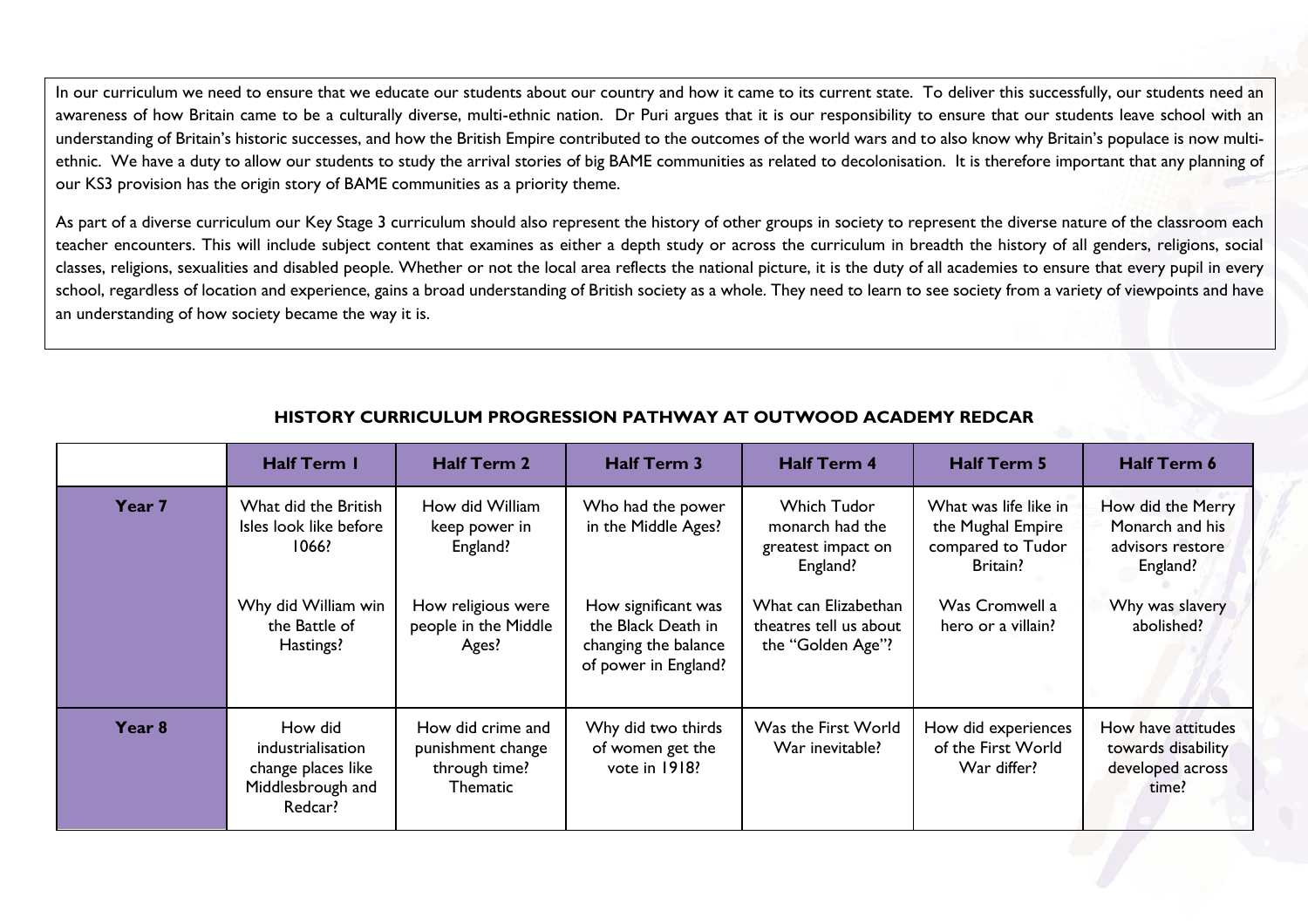| Year 9  | Was America<br>thriving or surviving<br>in the early<br>twentieth century?<br>What led to the<br>Second World War? | What were the main<br>events of the Second<br>World War? | What was life like in<br>Nazi Germany?<br>Why is it important<br>to remember the<br>Holocaust? | Why did the allies of<br>the Second World<br>War become<br>enemies? | Why were there<br>over half a million<br>American soldiers in<br>Vietnam?<br>Was the Civil Rights<br>Movement a 'march<br>of progress' from<br>Montgomery to<br>Washington'? | Why did people<br>travel to Britain after<br>1945? |
|---------|--------------------------------------------------------------------------------------------------------------------|----------------------------------------------------------|------------------------------------------------------------------------------------------------|---------------------------------------------------------------------|------------------------------------------------------------------------------------------------------------------------------------------------------------------------------|----------------------------------------------------|
| Year 10 | Unit 2: Elizabeth                                                                                                  |                                                          | Unit I: Medicine In Britain                                                                    |                                                                     |                                                                                                                                                                              | Unit 3: Germany                                    |
| Year II | Unit 3: Germany                                                                                                    | Unit 2: American West                                    |                                                                                                | Revision                                                            |                                                                                                                                                                              |                                                    |

# **CURRENT LEGACY CURRICULUM**

|        | <b>Half Term I</b>                                                                               | <b>Half Term 2</b>                                                                 | Half Term 3                                             | <b>Half Term 4</b>                                                  | Half Term 5                                                                                                                           | Half Term 6                                              |
|--------|--------------------------------------------------------------------------------------------------|------------------------------------------------------------------------------------|---------------------------------------------------------|---------------------------------------------------------------------|---------------------------------------------------------------------------------------------------------------------------------------|----------------------------------------------------------|
| Year 8 | Why was slavery<br>abolished?                                                                    | How did<br>industrialisation<br>change places like<br>Middlesbrough and<br>Redcar? | How did crime and<br>punishment change<br>through time? | Was the vote worth<br>dying for?                                    | Was the First World<br>War inevitable?                                                                                                | How did experiences<br>of the First World<br>War differ? |
| Year 9 | Did American lives<br>improve throughout<br>the 1920s?<br>What was life like in<br>Nazi Germany? | How have attitudes<br>towards disability<br>developed across<br>time?              | Is Churchill a British<br>hero or a villain?            | Why did the allies of<br>the Second World<br>War become<br>enemies? | Why were there over<br>half a million<br>American soldiers in<br>Vietnam?<br>Was the civil rights<br>movement a march of<br>progress? | Why did people<br>travel to Britain after<br>1945?       |